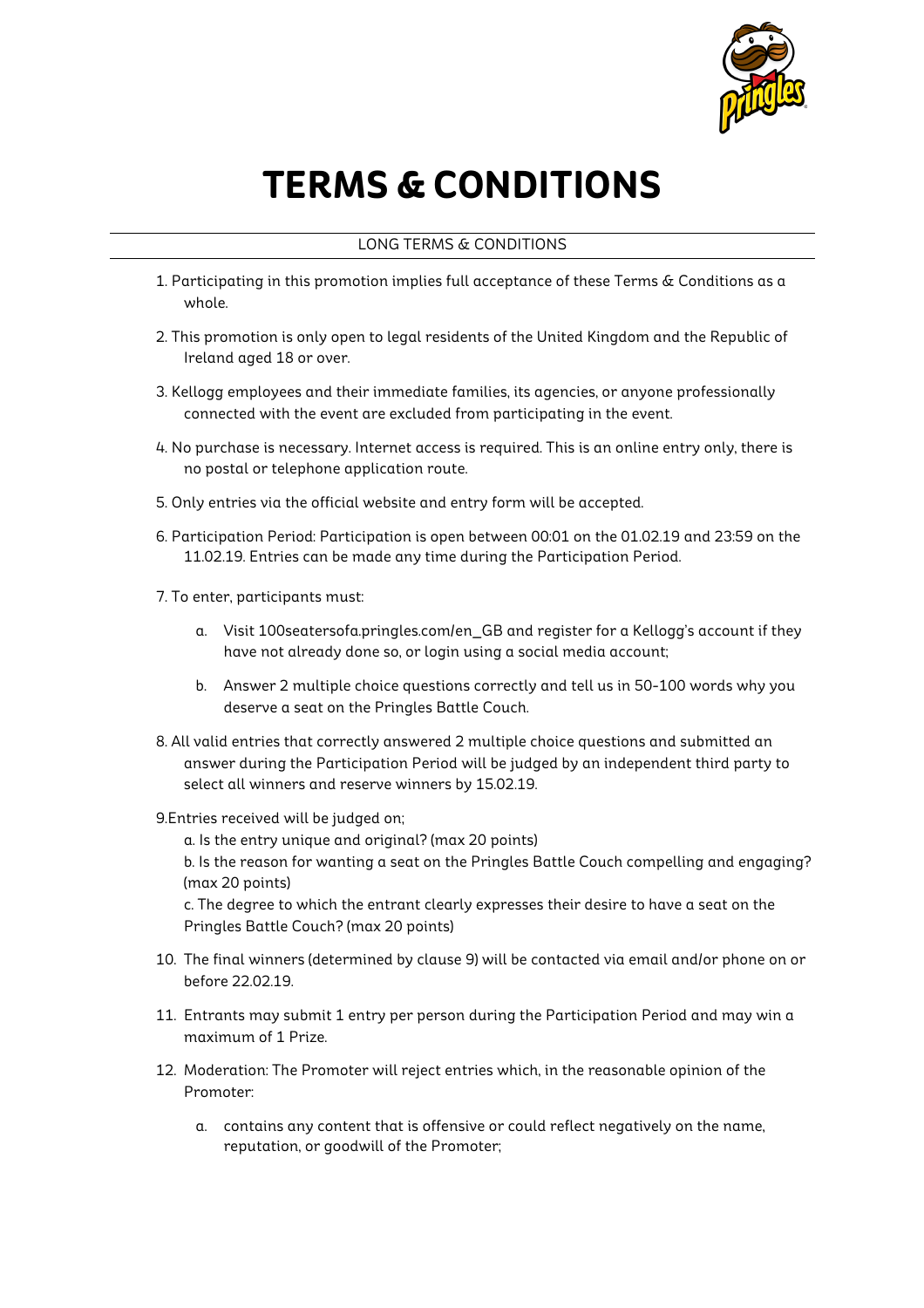- b. defames, misrepresents, or insults other people or companies, including, but not limited to the Promoter (including its partners); and/or promotes any political agenda.
- 13. Prizes: There are 49 seats to be won in the United Kingdom and Republic of Ireland. Each of the 49 designated winners will receive;
	- a. A seat on the Pringles Battle Couch at Printworks London on the 28th February 2019. Winners must be free and available to travel between 28<sup>th</sup> February - 1<sup>st</sup> March.
	- b. 1 x return economy flight from a major domestic airport closest to the prize winner to a London airport. For UK residents 1x return train or coach to London depending on departure location.
	- c. All travel to and from the hotel and event in London.
	- d. 1 x nights' accommodation at a hotel near the venue in central London. All accommodation is based on a single room with breakfast included. The choice of hotel is at the Promoter's discretion.
	- e. Food and drink on the day of the event.
- 14. Additional Prize Details:
	- a.The Prize must be taken as one package;
	- b.The date and time of the return flight is determined by the Promoter and cannot be amended.
	- c.It does not include return travel from the winners' home and domestic airport;
	- d.Travel insurance is not provided and will need to be arranged by the winners ahead of departure.
	- e.The winners are subject to and must abide by the Airline's published Conditions of Carriage;
	- f. The winners require a valid passport with at least 6 months remaining on the date of travel;
	- g. A valid credit or debit card will be required to check into your room and will be used to guarantee any incidentals;
	- h. The Prize does not include any additional elements such as room service, spending money, expenses, extra luggage.
	- i. Winners are responsible for their behaviour whilst taking the Prize. The Promoter reserves the right in its absolute discretion to exclude a winner from participation in any aspect of the Prize they fail to comply with the directions of the Promoter or any companies associated with the Prize or if a winner acts in a manner that is dangerous to themselves or to the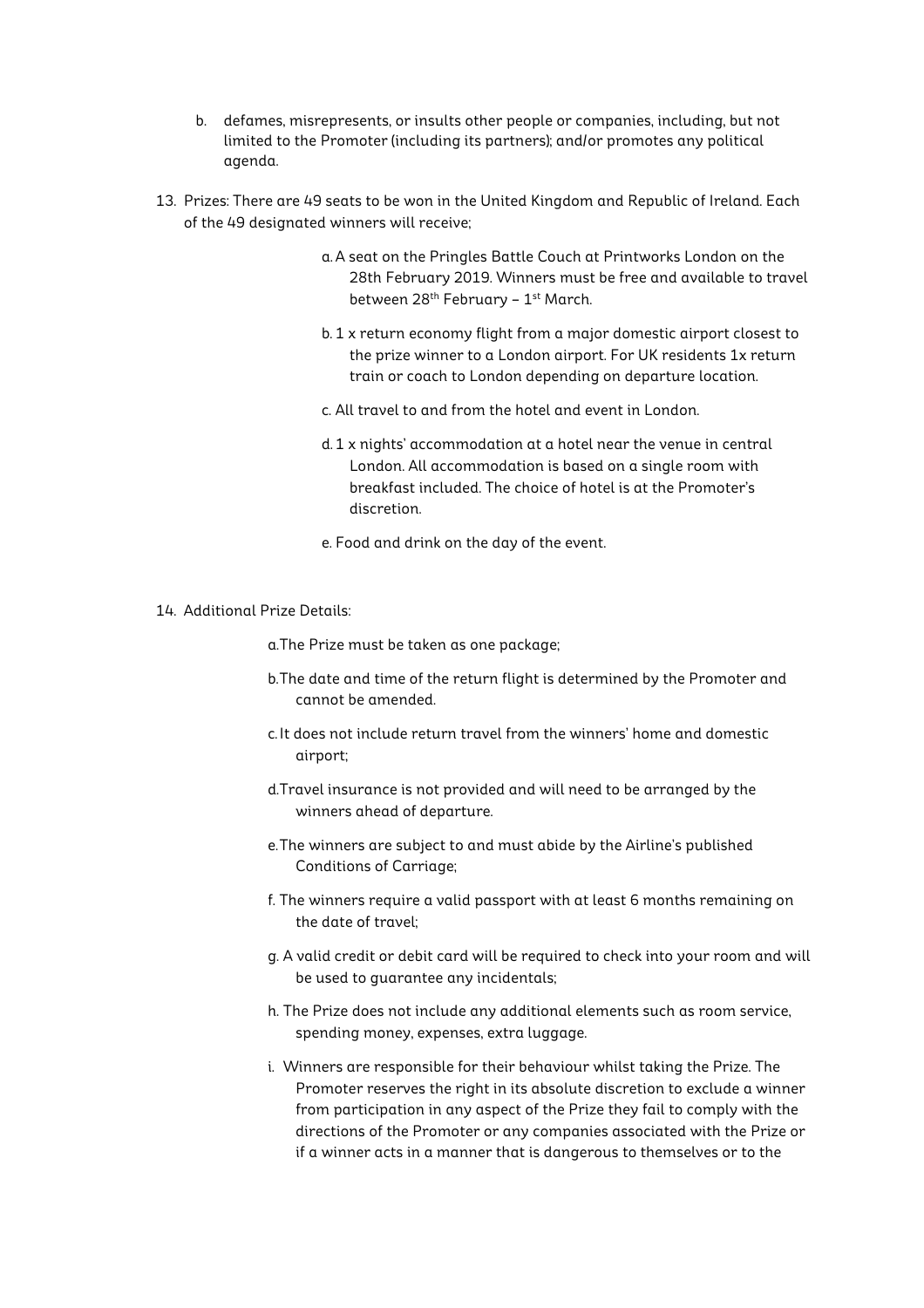public or is, in the opinion of the Promoter, anti-social in any manner or which causes a disturbance or nuisance to others.

- j. For the avoidance of doubt, the prize does not include travel/transportation, accommodation, food, beverages, souvenirs, gratuities, car parking charges, excess baggage, additional excursions and attractions or any other costs of a personal nature (including spending money) that are not explicitly set out in these Terms and Conditions and neither the Promoter nor any provider of any part of the Prize will be responsible for any such costs.
- 15. It is the responsibility of each winner to supply the correct personal information required to claim the Prize. The Promoter will not be liable for the non-delivery of the Prize caused by the provision of wrong information.
- 16. Upon receiving email confirmation, winners will have 48 hours to accept the Prize and return all necessary information required to book the Prize.
- 17. If a winner does not respond via the appropriate message, they reject the Prize or if respond after the 48 hour acceptance deadline, the Promoter reserves the right to disqualify that winner. If a winner is disqualified, the Promoter reserves the right to award the Prize to a reserve winner selected in the same manner. In the event of no winner responding to claim a Prize, the Promoter reserves the right to not award that Prize.
- 18. Once all winner documentation required by the Promoter (passports, booking forms etc) has been confirmed, winners will receive all travel documentation and trip itinerary by 27.02.19.
- 19. Winners may be photographed or filmed while on location, for use by the Promotor in advertising or communication for its brand, primarily on-line. There will be no extra compensation for this.
- 20. No responsibility can be taken for entries or claims which are misdirected, lost, delayed, damaged or corrupted during delivery to or from the Promoter due to any computer malfunction, virus, bug, delay or other reason whatsoever. The Promoter is not responsible for any incorrect or inaccurate information supplied to the Promoter by an entrant in their entry.
- 21. All potential winners are subject to verification of eligibility and compliance with these Terms and Conditions and may be disqualified at any point as the Promoter reserves the right to verify all winners to ensure attendance on the trip will meet necessary standards and not cause the brand embarrassment by the individual. Part of this process may include questions during the claim process and a review of personal information sourced from data available in the public domain. Each winner will be required to sign a Prize Participation agreement, including authorization to use their image.
- 22. Prizes are non-transferable. There are no cash or alternative Prizes available in whole or in part, except in the event of circumstances outside its control for which the Promoter reserves the right to substitute with a Prize of equal or greater monetary value.
- 23. Winners shall release the Promoter and their affiliates, partners and employees from any and all liability, claims, demands and causes of action for personal injury and or damage,